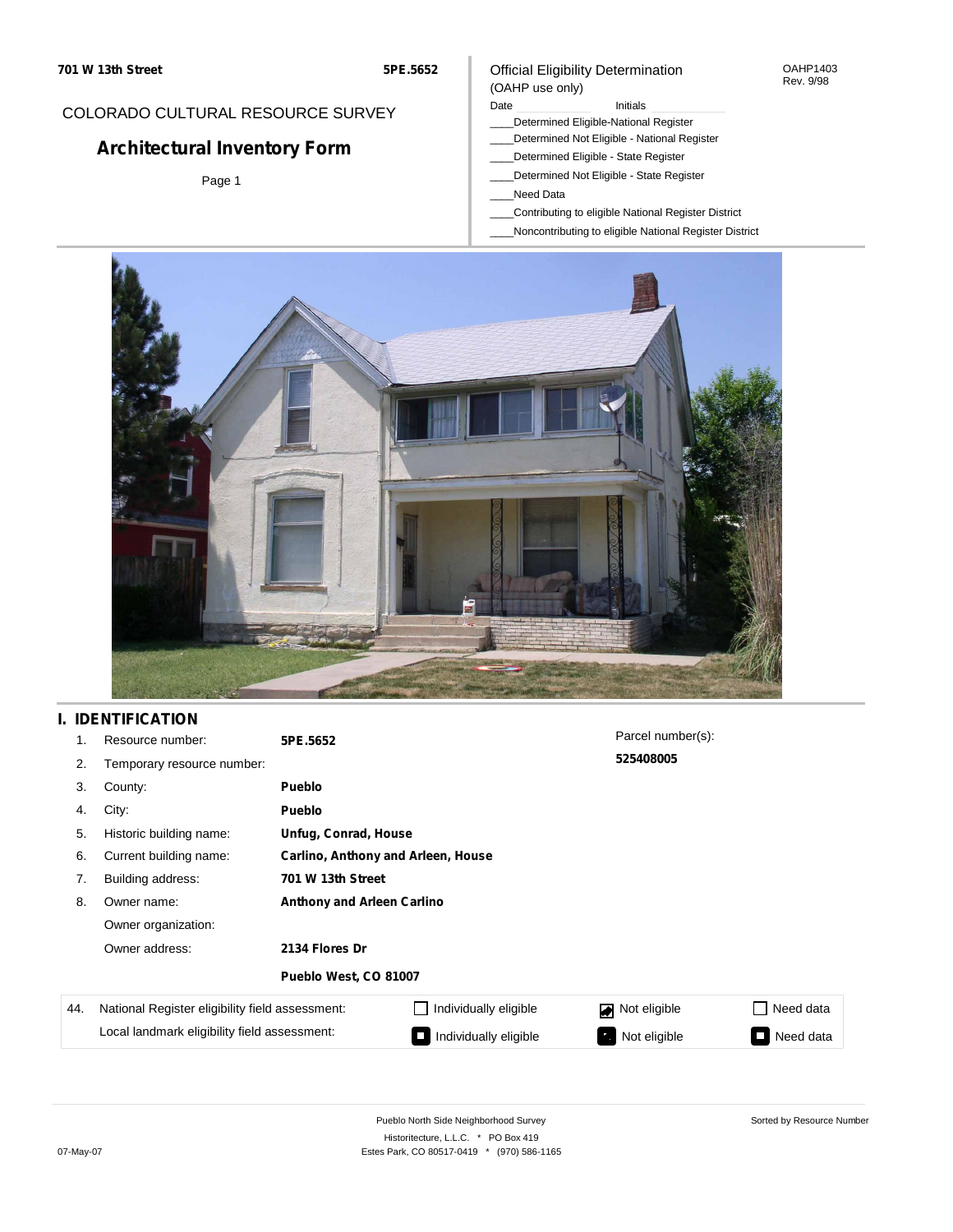Page 2

### **II. GEOGRAPHIC INFORMATION**

| 9.  | P.M.       |     | 6th                 |    |                                      | Township:              |  |                         | <b>20S</b> |    |               |           | Range:            | 65W |         |
|-----|------------|-----|---------------------|----|--------------------------------------|------------------------|--|-------------------------|------------|----|---------------|-----------|-------------------|-----|---------|
|     |            | SE. | 1/4                 | of | <b>NW</b>                            | 1/4                    |  | of NW                   | 1/4        | of | <b>SE</b> 1/4 |           | of Section        |     | 25      |
| 10. |            |     | UTM reference zone: |    | 13                                   |                        |  |                         |            |    |               |           |                   |     |         |
|     | Easting:   |     |                     |    |                                      | 533590                 |  |                         |            |    |               | Northing: |                   |     | 4236645 |
| 11. |            |     | USGS quad name:     |    |                                      |                        |  | <b>Northeast Pueblo</b> |            |    |               | Scale:    |                   |     | 7.5     |
|     | Year:      |     |                     |    | 1961 (Photorevised 1970 and<br>1974) |                        |  |                         |            |    |               |           |                   |     |         |
| 12. | $Lot(s)$ : |     |                     |    |                                      | Lot 4: Block 53        |  |                         |            |    |               |           |                   |     |         |
|     | Addition:  |     |                     |    |                                      | <b>County Addition</b> |  |                         |            |    |               |           | Year of addition: |     | 1869    |

13. Boundary description and justification:

The boundary, as described above, contains but does not exceed the land historically associated with this property.

Metes and bounds exist:

П

### **III. ARCHITECTURAL DESCRIPTION**

| 14. | Building plan (footprint, shape):    | <b>Irregular Plan</b>                    |                       |
|-----|--------------------------------------|------------------------------------------|-----------------------|
|     | Other building plan descriptions:    |                                          |                       |
| 15. | Dimensions in feet (length x width): | 1,135 square feet                        |                       |
| 16. | Number of stories:                   | $\mathbf{2}$                             |                       |
| 17. | Primary external wall material(s):   | <b>Stucco</b>                            | Other wall materials: |
|     |                                      |                                          |                       |
| 18. | Roof configuration:                  | <b>Gabled Roof/Cross Gabled Roof</b>     |                       |
|     | Other roof configurations:           |                                          |                       |
| 19. | Primary external roof material:      | <b>Asphalt Roof/Composition Roof</b>     |                       |
|     | Other roof materials:                |                                          |                       |
| 20. | Special features:                    | Fence                                    |                       |
|     |                                      | Chimney                                  |                       |
|     |                                      | Porch                                    |                       |
|     |                                      | <b>Ornamentation/Decorative Shingles</b> |                       |
|     |                                      | <b>Window/Segmental Arch</b>             |                       |

#### 21. General architectural description:

Oriented to the south, this house rests on a buff-colored, rough-faced sandstone foundation, with raised and beaded mortar. Cream-painted stucco clads the exterior walls. Covering the gables is white-painted, variagated wood shingles Windows are **generally 1-over-1-light, double-hung sash, with green-painted wood frames and aluminum-frame storm windows. The window** dominating the west side of the front (south) facade's first story has a narrow upper sash. It opens beneath a segmental arch and is outlined in a protruding brick surround. Bands of 4-light, paired casement windows enclose the second story of the front porch. A narrow window and two doorways in the north end of the east elevation's second story have protruding archivolts highlighting the segmental arches. A two-story integral porch fills the inside (southeast-facing) corner. It has a concrete floor and wrought-iron supports. White-painted, engaged Doric columns protrude from the northeast and southwest corners of the porch. Three concrete steps approach the porch on its west side. The principal doorway opens in the east face of this inside corner. It hosts a 4-panel, 2-light, glass-in-wood-frame door, painted white, opening behind an aluminum-frame storm door. An unusually narrow doorway opens near the center of the east elevation. It hosts a 1-panel, 1-light, glass-in-wood-frame door, opening behind an aluminum-frame storm door. A 2-step concrete stoop approaches the doorway. Above it is a 2-light transom.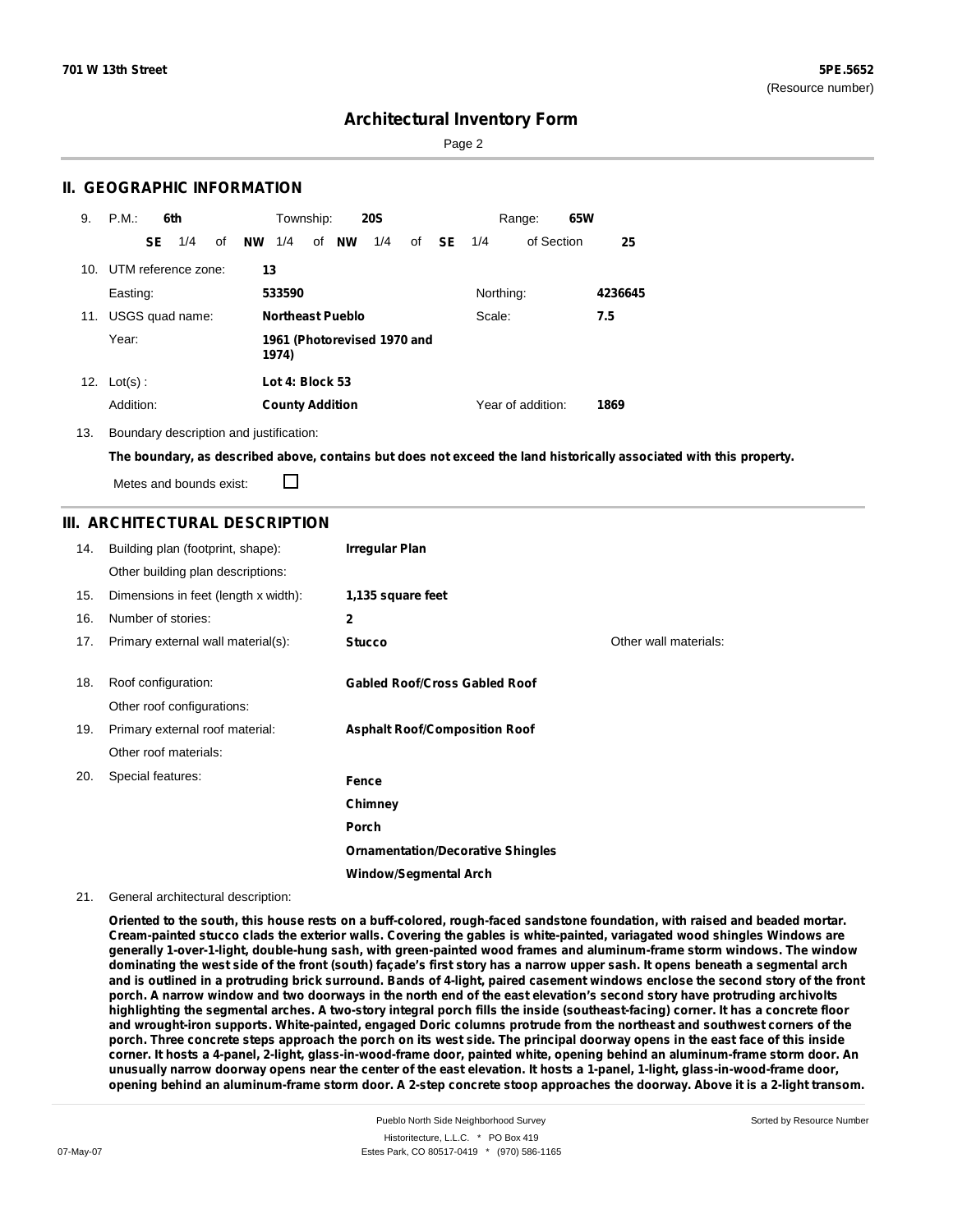Sorted by Resource Number

# **Architectural Inventory Form**

Page 3

Another doorway just south of this one has been enclosed. Two more doorways open in the north end of the east elevation. **Both host 4-panel, 1-light, glass-in-wood-frame doors, opening behind aluminum-frame storm doors. The northernmost of** these doors is painted green and opens within a small, front-gabled shelter. Gray, interlocking asphalt shingles cover the crossgabled roof, and green-painted wood fascia and soffit box the eaves. The rafter ends are exposed beneath the eaves of the shed-roofed structure protruding from the northwest corner. A red-brick chimney protrudes from the east end of the east-west**oriented roof ridge.**

# Architectural style: 22. **Late Victorian**

Other architectural styles:

Building type:

23. Landscape or special setting features:

This property is located on terrain sloping downward from north to south, with an elevation of around 4,700 feet above mean sea level. The neighborhood features modest, one- and two-story houses. Setbacks from West 13th Street, the busy, principal east-west thoroughfare through this area, are generally the same on this block. This property is situated on the northwest corner of West 13th and West streets. A grass strip separates the pink sandstone sidewalk from West 13th Street. Surrounding **the house is a planted-grass yard, with mature landscaping. A chain-link fence encircles the back yard.**

- 24. Associated buildings, features or objects:
	- 1 : Type: **Garage**

#### **IV. ARCHITECTURAL HISTORY**

| 25. | Date of Construction:  | Estimate:           | 1900                             | Actual:                                                                                                                                                                                                                                                                                                                                                     |
|-----|------------------------|---------------------|----------------------------------|-------------------------------------------------------------------------------------------------------------------------------------------------------------------------------------------------------------------------------------------------------------------------------------------------------------------------------------------------------------|
|     | Source of Information: | 11.                 |                                  | U.S. Census of 1900. Precinct 3, Pueblo, Pueblo County, Colorado. Series T623, roll 128, p.                                                                                                                                                                                                                                                                 |
|     |                        |                     | Co, consulted 1886 through 2003. | Pueblo City Directory. Pueblo, Co.; Salt Lake City; Kansas City, Mo.; and others: R.L. Polk &                                                                                                                                                                                                                                                               |
| 26. | Architect:             | unknown             |                                  |                                                                                                                                                                                                                                                                                                                                                             |
|     | Source of information: |                     |                                  |                                                                                                                                                                                                                                                                                                                                                             |
| 27. | Builder:               | unknown             |                                  |                                                                                                                                                                                                                                                                                                                                                             |
|     | Source of information: |                     |                                  |                                                                                                                                                                                                                                                                                                                                                             |
| 28. | Original Owner:        | <b>Conrad Unfug</b> |                                  |                                                                                                                                                                                                                                                                                                                                                             |
|     | Source of information: |                     |                                  |                                                                                                                                                                                                                                                                                                                                                             |
| 29. | Construction history:  |                     |                                  |                                                                                                                                                                                                                                                                                                                                                             |
|     |                        |                     |                                  | According to Pueblo County Tax Assessor records, this building was constructed in 1900. Sanborn maps and city directories<br>corroborate a circa 1900 date of construction. The rear (north), shed-roofed addition appears to have been completed prior to<br>1905, based on Sanborn maps. The stucco and replaced front porch appear to date to the 1950s. |

30. Location: **original Date of move(s):** 

#### **V. HISTORICAL ASSOCIATIONS**

|     | 31. Original use(s): | <b>Single Dwelling</b> |
|-----|----------------------|------------------------|
| 32. | Intermediate use(s): | <b>Single Dwelling</b> |

Pueblo North Side Neighborhood Survey Historitecture, L.L.C. \* PO Box 419 07-May-07 Estes Park, CO 80517-0419 \* (970) 586-1165

Describe: A garage is located on the northeast corner of the lot. Oriented to the east, toward West Street, **the building lacks a formal foundation. Tan-painted, vertically oriented sheets of corrugated metal clad the exterior walls. A mural painted on the north elevation depicts a Native American woman. Dominating the front (east) elevation are paired, sliding doors. Painted on the doors is a desert scene, with a rock formation resembling a camel. While most window opening have been boarded shut, a 4-light hopper, awning, or casement window opens in the center of the south elevation. Corrugated sheet metal covers the front-gabled roof, and the rafter ends are exposed.**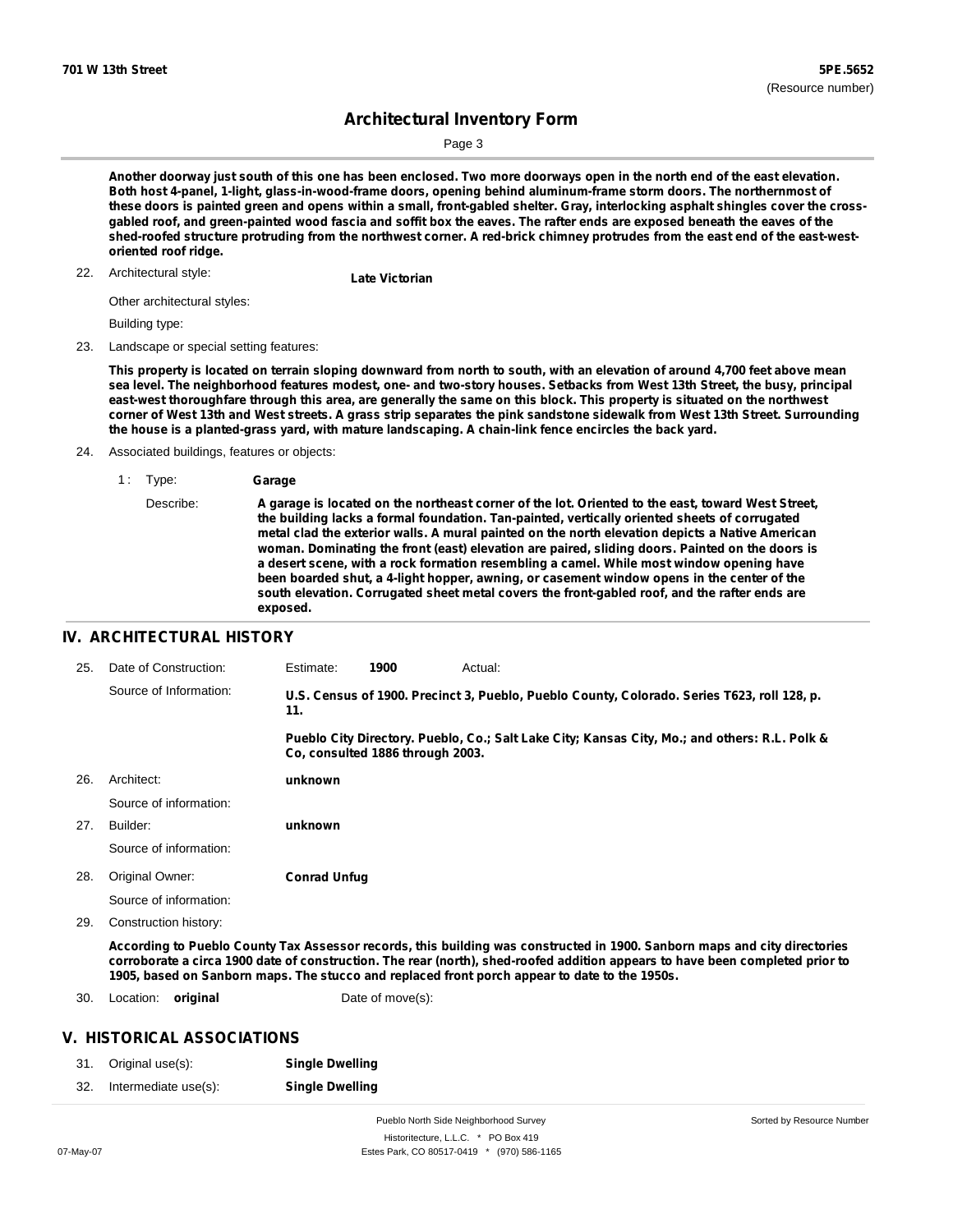Page 4

- 33. Current use(s): **Single Dwelling**
- **Residence** Site type(s): 34.
- 35. Historical background:

This house was constructed around 1900 and the first resident was Conrad Unfug, a clerk at grocer John Cleghorn & Company. He was born in Germany in September 1850. He married Zenelda Boone in 1889. She was born in Missouri in April 1852. They had two daughters, Mary and Vernie. The family also resided here with Zenelda's mother, Mary A. Boone, and a boarder, nurse **Alice Sanford.**

By 1909, the resident was civil engineer James S. Redfern and his family. From prior to 1914 through 1919, the resident was James C. Hoffman, who usually spent his time in Lamar as a stockman and rancher. R.D. Jones lived here in 1925. The residents in 1930 were Ora S. McCormickman and Arthur Deniston. John Everett Clawson lived at this address just prior to his death in 1935. With his wife, Lavona Clawson, John had an enormous family. The children included Vesta Farr; Sibley Plank; Delbert, Claude, Pearl, Ruth, Dorothy, Margie, Donald, Gene, Gloria, Rose Marie, and Rose Lee Clawson; and Hazel and Junior Papas. In 1940, George A. Finnell, Russell G. Church, Jesse M. Dwight and Earl C. Hostetter lived here.

Around 1945 Henry Baugh purchased the property and resided here at least through 1960. He was born on September 11, 1890, in Pueblo. He married his wife, Dora Lee Baugh, on August 30, 1929. Henry Baugh was the father of Clifford, Philip, and Louie Roberson. He was an employee of CSH laundry, retiring in 1961. Henry and Dora Lee later moved to 2823 Greenwood. Dora Lee **died in January 1973 and Henry on September 30 of the same year.**

Lawrence L. and Lola D. Lundblade purchased this property in 1970. Lola sold it to Anthony and Arleen Carlino, the current **owners, in 2002. They operate it as a rental unit.**

Sources of information: 36.

**Pueblo County Office of Tax Assessor. Property information card [internet].**

**Pueblo City Directory. Pueblo, Co.; Salt Lake City; Kansas City, Mo.; and others: R.L. Polk & Co, consulted 1886 through 2003.**

**Sanborn Fire Insurance Maps (for Pueblo, Colorado). New York: Sanborn Map and Publishing Co., 1883, 1886, 1889, 1893, 1904-05, 1904-51, and 1904-52.**

**U.S. Census of 1900. Precinct 3, Pueblo, Pueblo County, Colorado. Series T623, roll 128, p. 11.**

**"Henry M. Baugh" [obituary]. Pueblo Chieftain, 2 October 1973, p. 6B.**

**"Hoffman (James C.)" [obituary]. Pueblo Chieftain, 12 March 1959, p. 6.**

**"Clawson (John Everett)" [obituary]. Pueblo Chieftain, 8 November 1935, p. 5.**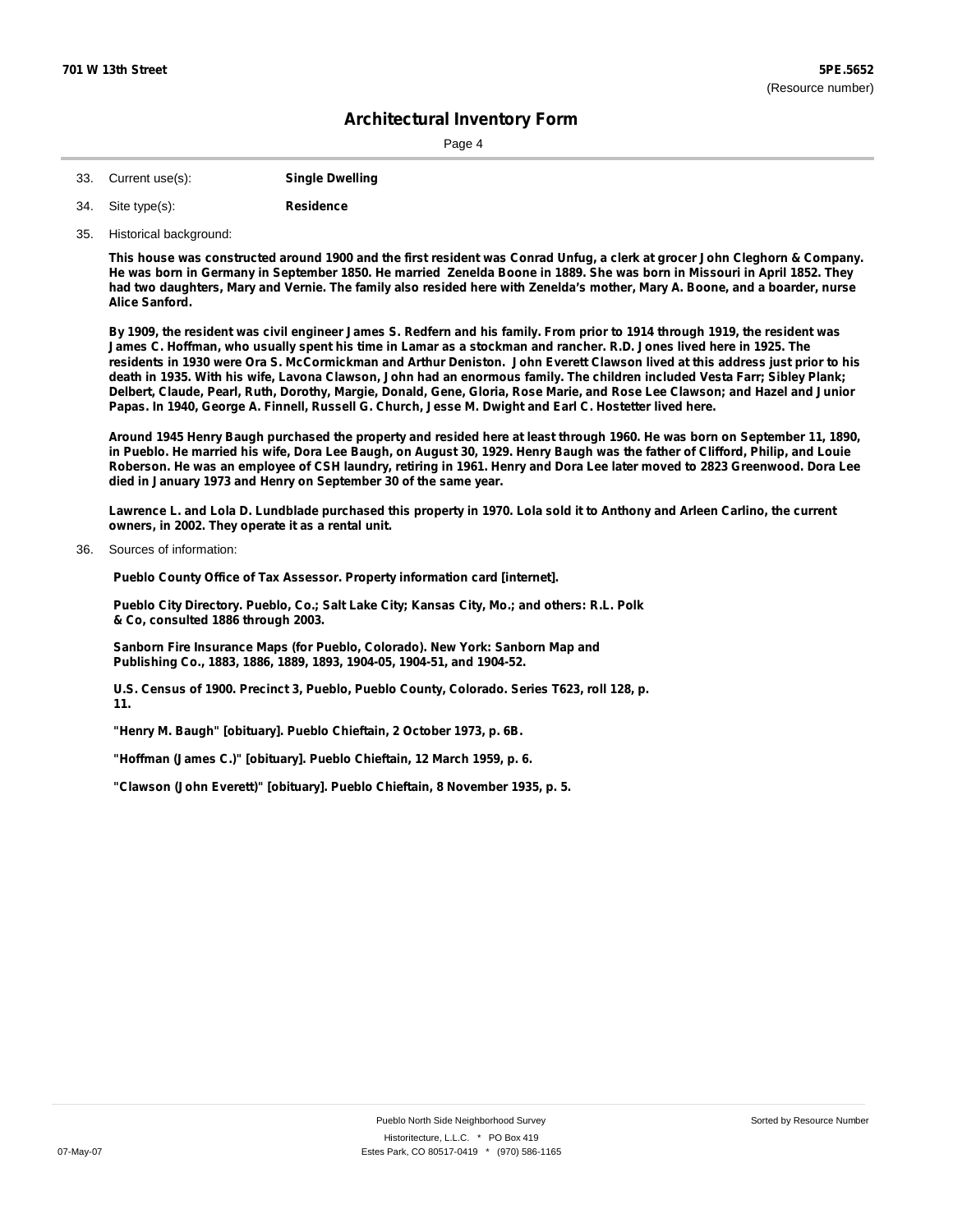۰

Sorted by Resource Number

# **Architectural Inventory Form**

Page 5

|     | <b>VI. SIGNIFICANCE</b>                                                                                                                                                                                                                                                          |  |  |  |  |  |  |  |  |
|-----|----------------------------------------------------------------------------------------------------------------------------------------------------------------------------------------------------------------------------------------------------------------------------------|--|--|--|--|--|--|--|--|
| 37. | Local landmark designation:<br>Yes $\Box$<br>No.<br>$\mathbf{r}_\perp$                                                                                                                                                                                                           |  |  |  |  |  |  |  |  |
|     | Designation authority:                                                                                                                                                                                                                                                           |  |  |  |  |  |  |  |  |
|     | Date of designation:                                                                                                                                                                                                                                                             |  |  |  |  |  |  |  |  |
| 38. | Applicable National Register criteria:                                                                                                                                                                                                                                           |  |  |  |  |  |  |  |  |
|     | A. Associated with events that have made a significant contribution to the broad pattern of our history.                                                                                                                                                                         |  |  |  |  |  |  |  |  |
|     | B. Associated with the lives of persons significant in our past.<br>$\mathsf{L}$                                                                                                                                                                                                 |  |  |  |  |  |  |  |  |
|     | C. Embodies the distinctive characteristics of a type, period, or method of construction, or represents the work<br>of a master, or that possess high artistic values, or represents a significant and distinguished entity whose<br>components may lack individual distinction. |  |  |  |  |  |  |  |  |
|     | D. Has yielded, or may be likely to yield, information important in history or prehistory.                                                                                                                                                                                       |  |  |  |  |  |  |  |  |
|     | Qualifies under Criteria Considerations A through G (see manual).                                                                                                                                                                                                                |  |  |  |  |  |  |  |  |
|     | Does not meet any of the above National Register criteria.                                                                                                                                                                                                                       |  |  |  |  |  |  |  |  |
|     | <b>Pueblo Standards for Designation:</b>                                                                                                                                                                                                                                         |  |  |  |  |  |  |  |  |
|     | <u>1a. History</u>                                                                                                                                                                                                                                                               |  |  |  |  |  |  |  |  |
|     | Have direct association with the historical development of the city, state, or nation; or<br>$\mathbf{r}_\perp$                                                                                                                                                                  |  |  |  |  |  |  |  |  |
|     | <u>1b. History</u>                                                                                                                                                                                                                                                               |  |  |  |  |  |  |  |  |
|     | Be the site of a significant historic event; or<br>$\blacksquare$                                                                                                                                                                                                                |  |  |  |  |  |  |  |  |
|     | 1c. History<br>Have direct and substantial association with a person or group of persons who had influence on society.<br>$\blacksquare$                                                                                                                                         |  |  |  |  |  |  |  |  |
|     | 2a. Architecture                                                                                                                                                                                                                                                                 |  |  |  |  |  |  |  |  |
|     | Embody distinguishing characteristics of an architectural style or type; or<br>$\Box$                                                                                                                                                                                            |  |  |  |  |  |  |  |  |
|     | 2b. Architecture                                                                                                                                                                                                                                                                 |  |  |  |  |  |  |  |  |
|     | Be a significant example of the work of a recognized architect or master builder, or<br>$\mathcal{L}_{\mathcal{A}}$                                                                                                                                                              |  |  |  |  |  |  |  |  |
|     | 2c. Architecture                                                                                                                                                                                                                                                                 |  |  |  |  |  |  |  |  |
|     | Contain elements of architectural design, engineering, materials, craftsmanship, or artistic merit which represent a<br>$\mathcal{L}_{\mathcal{A}}$<br>significant or influential innovation;                                                                                    |  |  |  |  |  |  |  |  |
|     | 2d. Architecture                                                                                                                                                                                                                                                                 |  |  |  |  |  |  |  |  |
|     | Portray the environment of a group of people or physical development of an area of the city in an era of history<br>$\mathcal{L}_{\mathcal{A}}$<br>characterized by a distinctive architectural style.                                                                           |  |  |  |  |  |  |  |  |
|     | 3a. Geography                                                                                                                                                                                                                                                                    |  |  |  |  |  |  |  |  |
|     | Have a prominent location or be an established, familiar, and orienting visual feature of the contemporary city, or<br>П                                                                                                                                                         |  |  |  |  |  |  |  |  |
|     | 3b. Geography                                                                                                                                                                                                                                                                    |  |  |  |  |  |  |  |  |
|     | Promote understanding and appreciation of Pueblo's environment by means of distinctive physical characteristics<br>or rarity; or                                                                                                                                                 |  |  |  |  |  |  |  |  |
|     | 3c. Geography                                                                                                                                                                                                                                                                    |  |  |  |  |  |  |  |  |
|     | Make a special contribution to Pueblo's distinctive character.<br>$\overline{\phantom{a}}$                                                                                                                                                                                       |  |  |  |  |  |  |  |  |
|     | <b>Not Applicable</b>                                                                                                                                                                                                                                                            |  |  |  |  |  |  |  |  |
|     | Does not meet any of the above Pueblo landmark criteria.<br>$\overline{\phantom{a}}$                                                                                                                                                                                             |  |  |  |  |  |  |  |  |
| 39. | Area(s) of Significance:<br><b>Architecture</b>                                                                                                                                                                                                                                  |  |  |  |  |  |  |  |  |
| 40. | Period of Significance:<br>ca. 1900                                                                                                                                                                                                                                              |  |  |  |  |  |  |  |  |
| 41. | National:<br>Level of significance:<br>State<br>Local                                                                                                                                                                                                                            |  |  |  |  |  |  |  |  |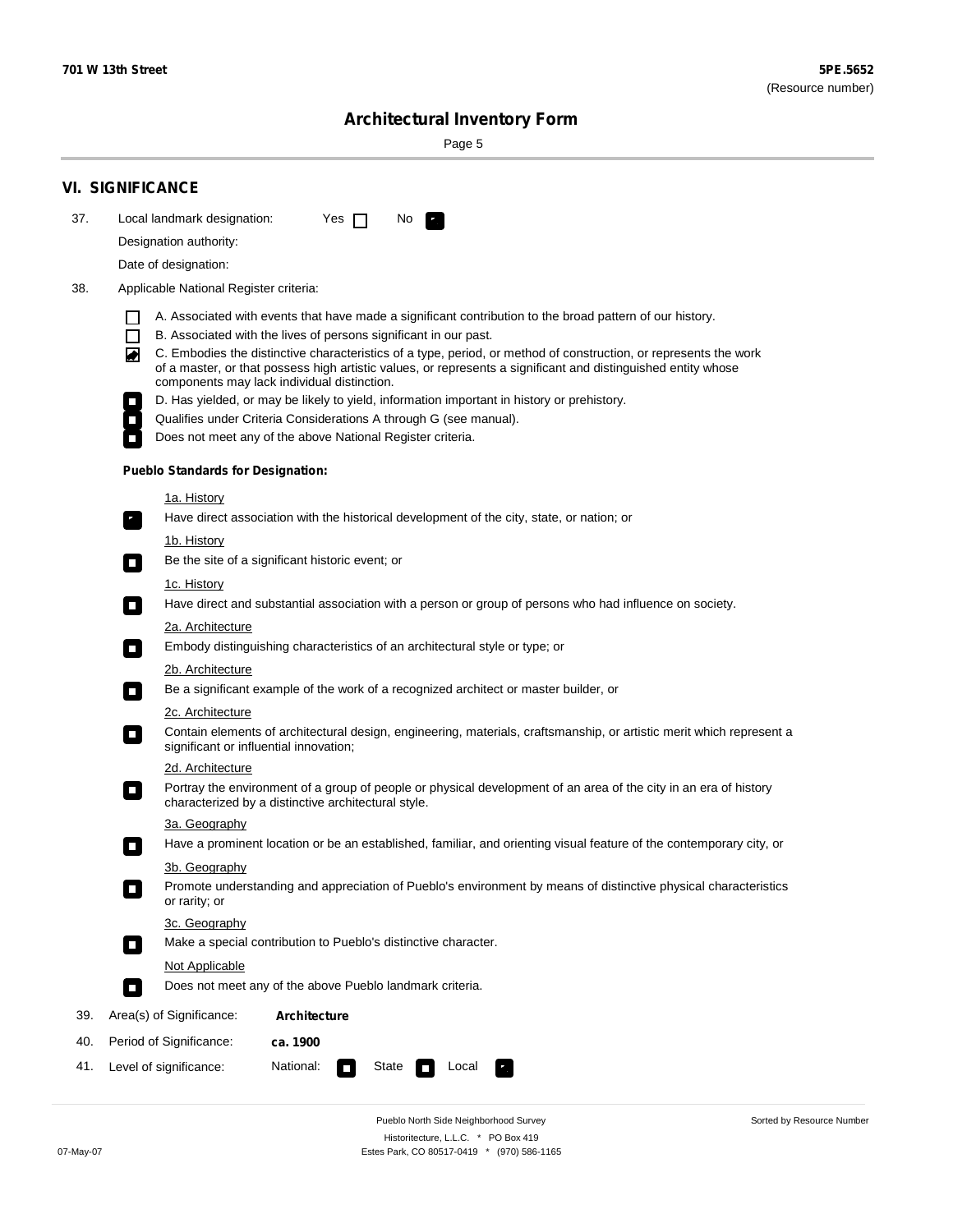Page 6

#### 42. Statement of significance:

This property is historically significant under Pueblo Local Landmark criterion 1A for its association with the development of **Pueblo's North Side Neighborhood, when more architecturally sophisticated buildings joined the smaller, plainer dwellings** originally constructed here. Many of these newer buildings were multi-family homes. As well, the house is architecturally significant under National Register criterion C (Pueblo Local Landmark criterion 2A) as an example of a late Victorian-era style. However, the levels of architectural and historical significance, combined with physical integrity, are not to the extent that this property would qualify for individual listing in the National Register of Historic Places, the Colorado State Register of Historic Properties, or as a City of Pueblo Landmark. It is, nonetheless, a contributing resource within any potential **historic district.**

43. Assessment of historic physical integrity related to significance:

Constructed around 1900, this house exhibits a moderately low level of physical integrity relative to the seven aspects of integrity as defined by the National Park Service and the Colorado Historical Society: location, setting, design, materials, workmanship, feeling, and association. The replacement of porches and stucco wall cladding have removed or obscured some character-defining features. Nonetheless, the building remains in its basic form, retaining sufficient physical integrity to **convey its architectural and historical significance.**

#### **VII. NATIONAL REGISTER ELIGIBILITY ASSESSMENT**

44. National Register eligibility field assessment: Local landmark eligibility field assessment:

45. Is there National Register district potential? Yes **Individually eligible Not eligible** Not eligible **Need data** 

**Pueblo's North Side Neighborhood represents the evolution of the city's professional middle and upper classes. Its diversity of architectural styles and forms directly represents the city's changing economic and cultural climates. As well, the neighborhood is distinctive because it appears to have evolved independently of the area's dominant industry, steel manufacturing.** Discuss:

No

m

▰

Yes Yes No

**Individually eligible Not eligible** Not eligible **Need data** 

 $No$   $\neg$   $N/A$ 

 $N/A$ 

If there is National Register district potential, is this building contributing:

If the building is in existing National Register district, is it contributing: 46.

#### **VIII. RECORDING INFORMATION**

| 47. | Photograph numbers): | <b>CD-ROM Photo Disc: North Side Photos</b><br>File Name(s): 13thstw701                                                       |
|-----|----------------------|-------------------------------------------------------------------------------------------------------------------------------|
|     | Negatives filed at:  | <b>Special Collections</b><br><b>Robert Hoag Rawlings Public Library</b><br>100 East Abriendo Avenue<br>Pueblo, CO 81004-4290 |
| 48. | Report title:        | <b>Pueblo North Side Neighborhood Survey</b>                                                                                  |
| 49. | $Date(s)$ :          | 06/27/05                                                                                                                      |
| 50. | Recorder(s):         | <b>Adam Thomas</b>                                                                                                            |
| 51. | Organization:        | Historitecture, L.L.C.                                                                                                        |
| 52. | Address:             | <b>PO Box 419</b>                                                                                                             |
|     |                      | Estes Park, CO 80517-0419                                                                                                     |
| 53. | Phone number(s):     | (970) 586-1165                                                                                                                |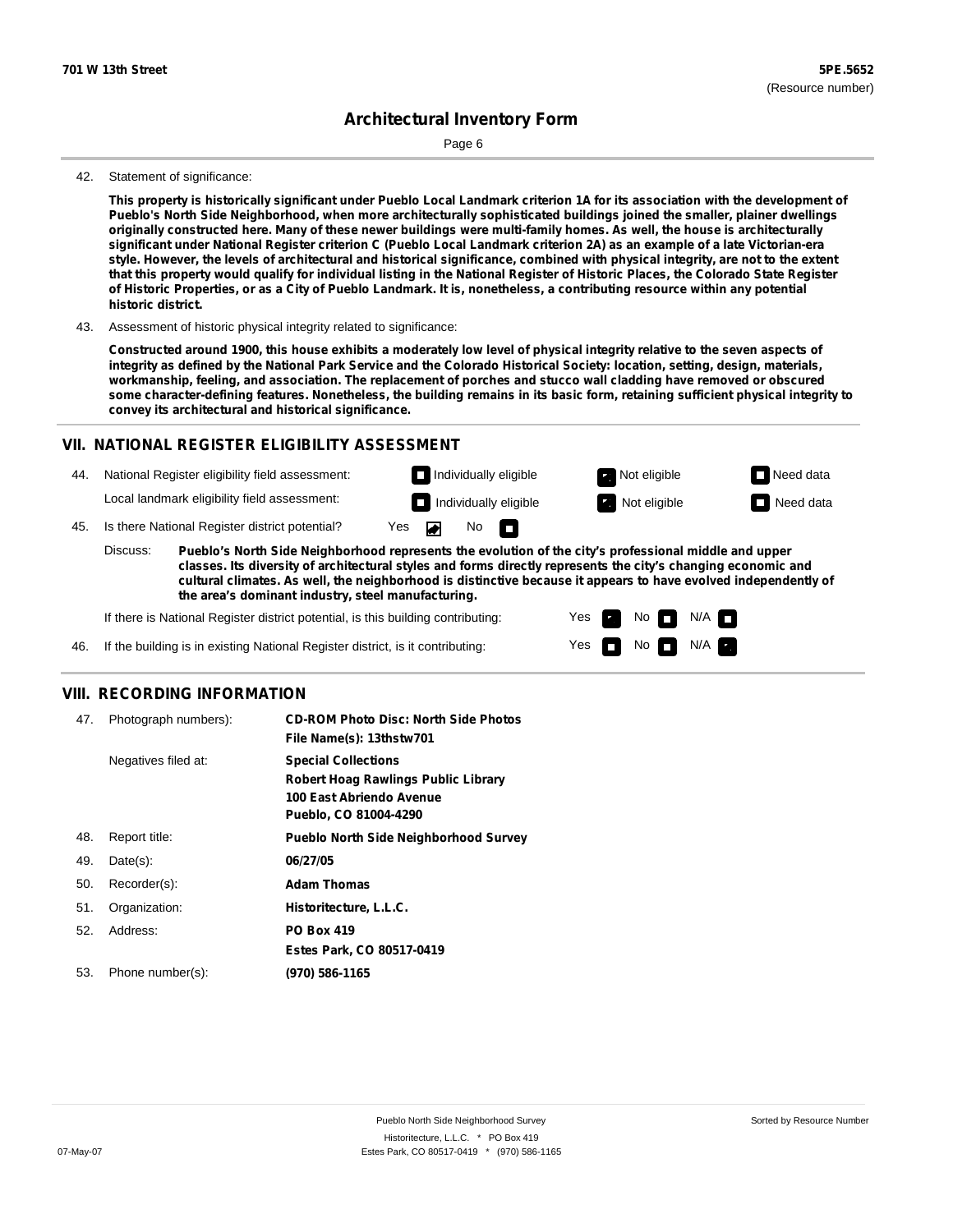Page 7